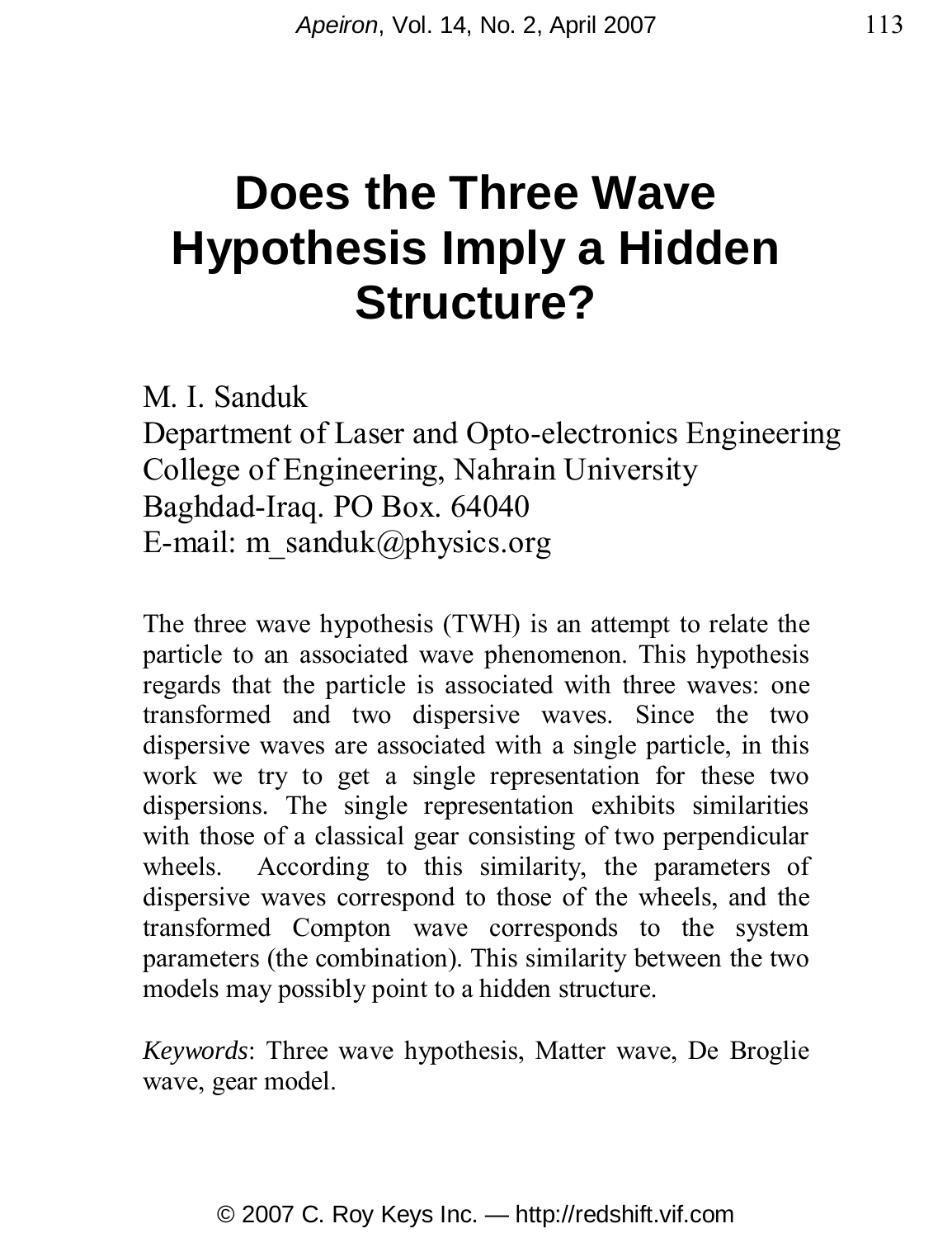## **1. Introduction**

One of the controversial problems in quantum mechanics is the problem of the relationship between the de Broglie wave and its associated particle. There have been many suggestions to clarify this problem. One of these is the Three-Wave Hypothesis (TWH) that was proposed by Horodecki [1, 2]. This hypothesis implies that a massive particle is an intrinsically spatially as well as temporally extended non-linear wave phenomenon [2]. In addition to TWH, Elbaz [3, 4] proposed an amplitude wave to be in association with the Compton wave of a massive particle. This concept is somehow implied in TWH as a dual wave [2].

The TWH is based on an assumption that, in a Lorentz frame where the particle is at rest it can be associated with an intrinsic nondispersive Compton wave. When the particle moves with velocity  $\nu$  (relative to the lab frame), it will be associated with the three waves: the superluminal de Broglie wave (of wavelength  $\lambda_{B}$ ), a subluminal dual wave (of wavelength  $\lambda$ <sub>n</sub>), and a transformed Compton wave (of wavelength  $\lambda_c$ ):

$$
\lambda_c^2 = \lambda_B \lambda_D \tag{1-1}
$$

It should be noted that the properties of the amplitude wave [3] are similar to those of dual wave (of TWH). The dispersion relations of the de Broglie wave ( $\lambda_B$ ) and dual wave ( $\lambda_D$ ) are [1]:

$$
\omega_{C} = \pm \left( c^{2} \left| \frac{2\pi}{\vec{\lambda}_{B}} \right|^{2} + m_{\circ}^{2} c^{4} \hbar^{-2} \right)^{\frac{1}{2}}
$$
(1-2-a),

and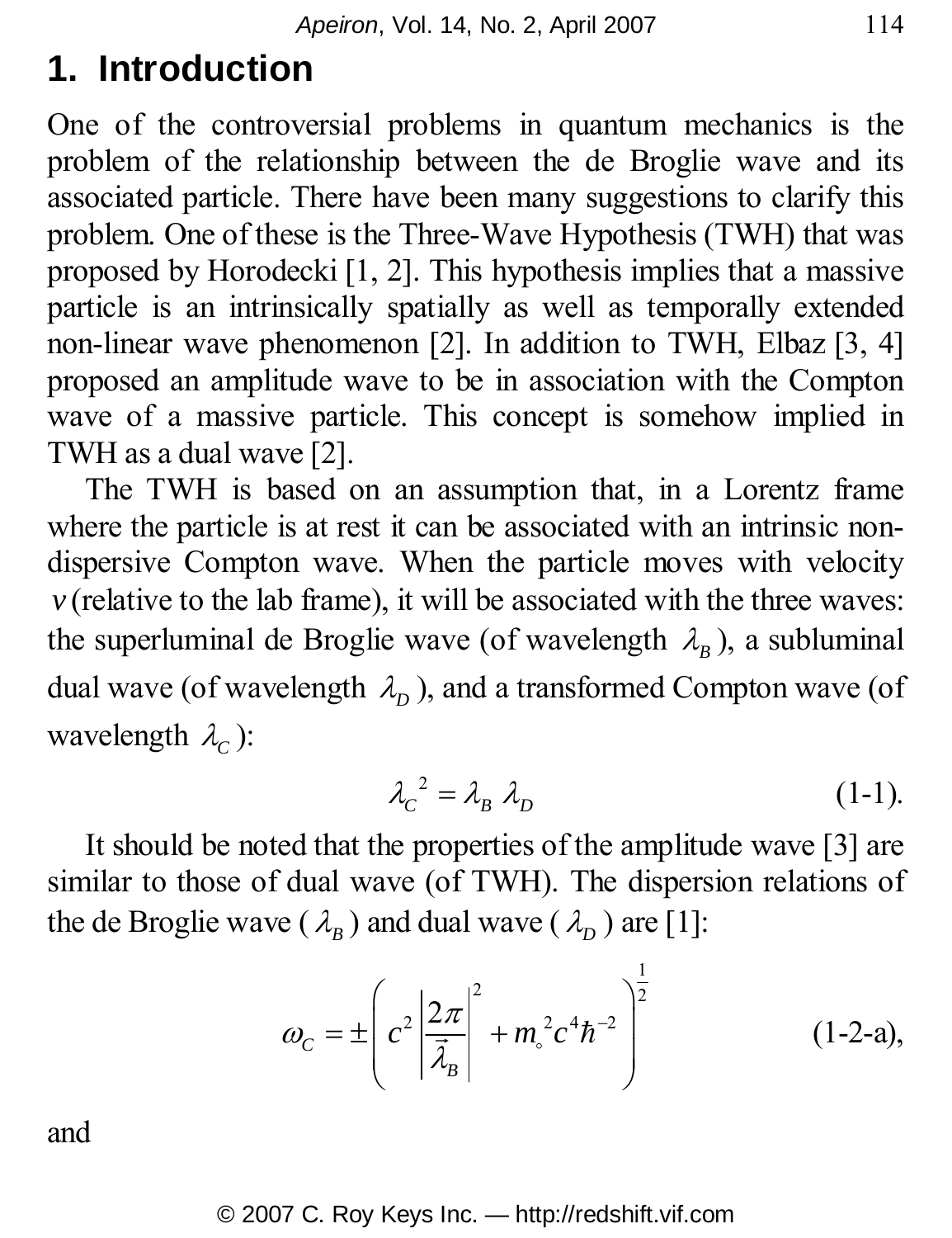*Apeiron*, Vol. 14, No. 2, April 2007 115

$$
\omega_c = \pm \left( c^2 \left| \frac{2\pi}{\vec{\lambda}_D} \right|^2 - m_e^2 c^4 \hbar^{-2} \beta^{-2} \right)^{\frac{1}{2}} \tag{1-2-b}.
$$

where  $\omega_c$ ,  $m_a$ ,  $c$ ,  $\hbar$ ,  $\beta$  are Compton angular frequency, the rest mass of the particle, the velocity of light, Planck's constant, and the ratio of particle velocity to the velocity of light ( $\beta = \frac{v}{x}$ *c*  $\beta = -$ ) respectively. In addition, the ratios of wavelength are:

$$
\frac{\lambda_B}{\lambda_C} = \frac{c}{v_D} = \frac{1}{\beta} \tag{1-3},
$$

$$
\frac{\lambda_B}{\lambda_D} = \frac{v_B}{v_D} = \mu_T = \left(\frac{1}{\beta}\right)^2 \tag{1-4}.
$$

Here  $\mu$ <sub>*T*</sub> is the ratio of the wave parameters and its limit is  $1 < \mu_T \leq \infty$ .  $v_D$  and  $v_B$  are:

$$
v_D = \frac{\omega_C \lambda_D}{2\pi}, \ v_B = \frac{\omega_C \lambda_B}{2\pi}.
$$

 $v_p$  corresponds to the group velocity (of the de Broglie wave of phase velocity  $v_B$ ) and equals the particle velocity (*v*).  $v_D$  can be considered as the phase velocity of the dual wave (or amplitude wave), where [1, 3]:

$$
c^2 = v_D v_B \tag{1-5}
$$

and  $v_p < c < v_p$ .

#### © 2007 C. Roy Keys Inc. — http://redshift.vif.com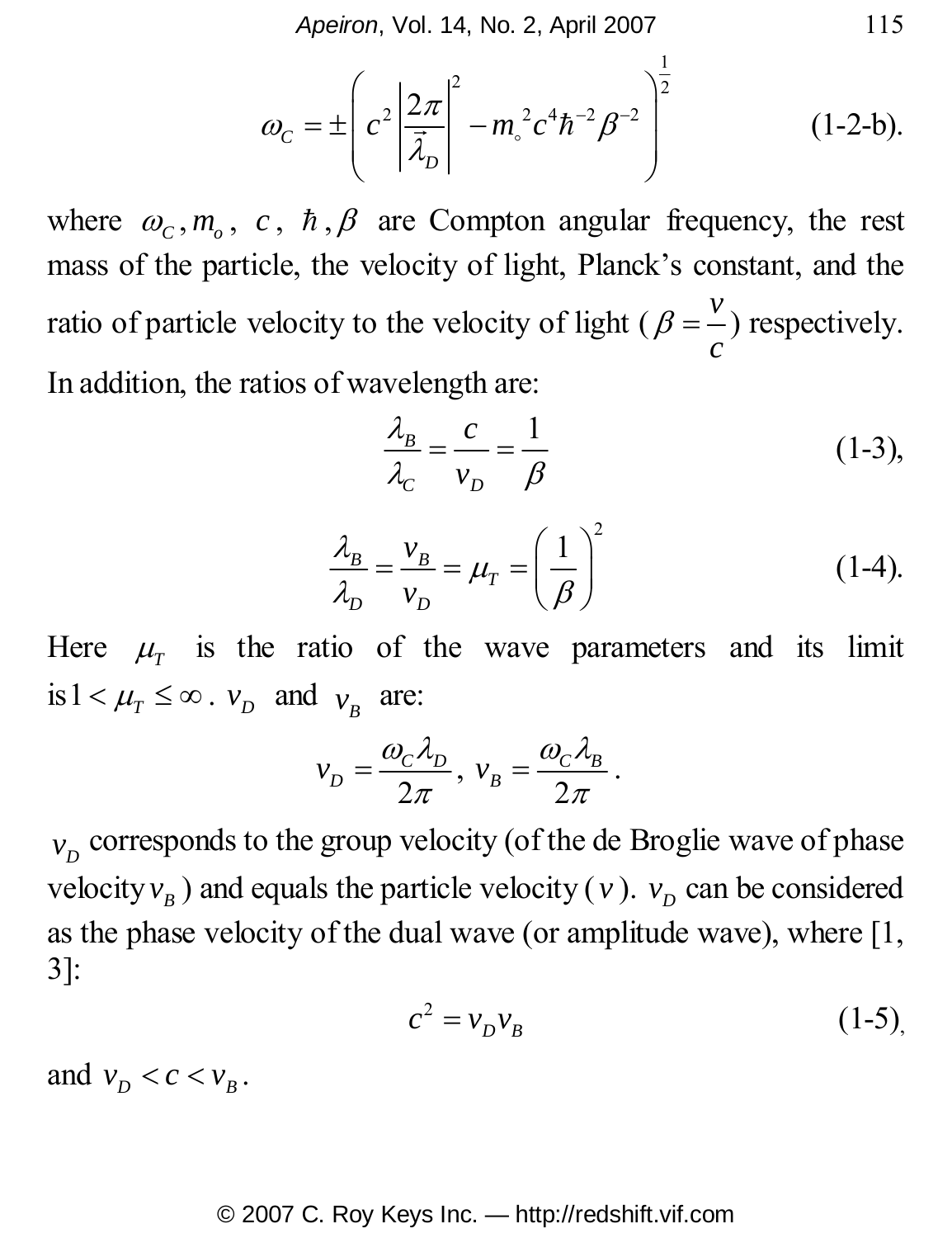In order to explain these results, Horodecki assumed that the waveparticle duality is due to the existence of the particle-aether hidden interaction [1].

It is obvious that:

- 1- TWH considers the dispersion in a manner similar to that of light dispersion in a medium, where the refractive index is a function of wavelength and there is no change in the frequency. There is no justification for this consideration.
- 2- TWH proposes two dispersion relationships, as though there were two separate waves or two separate media. At the same time they are supposed to be in association with a single particle.

In this present attempt we try to overcome these two points, and look for a single relationship. This relationship implies a structure similar to a classical gear model, which can be accepted through the existence of a sub-quantum medium.

## **2. The Dispersion and wave parameters**

Eqs. (1-2-a) and (1-2-b) are formulas of normal and anomalous dispersion respectively. They can be rewritten in terms of wave parameters as:

$$
\omega_C = \pm \left( c^2 \left| \frac{2\pi}{\vec{\lambda}_B} \right|^2 + \omega_{Co}^2 \right)^{\frac{1}{2}} \tag{2-1-a},
$$

and

$$
\omega_{C} = \pm \left( c^{2} \left| \frac{2\pi}{\vec{\lambda}_{D}} \right|^{2} - \omega_{Co}^{2} \beta^{-2} \right)^{\frac{1}{2}}
$$
(2-1-b),

#### © 2007 C. Roy Keys Inc. — http://redshift.vif.com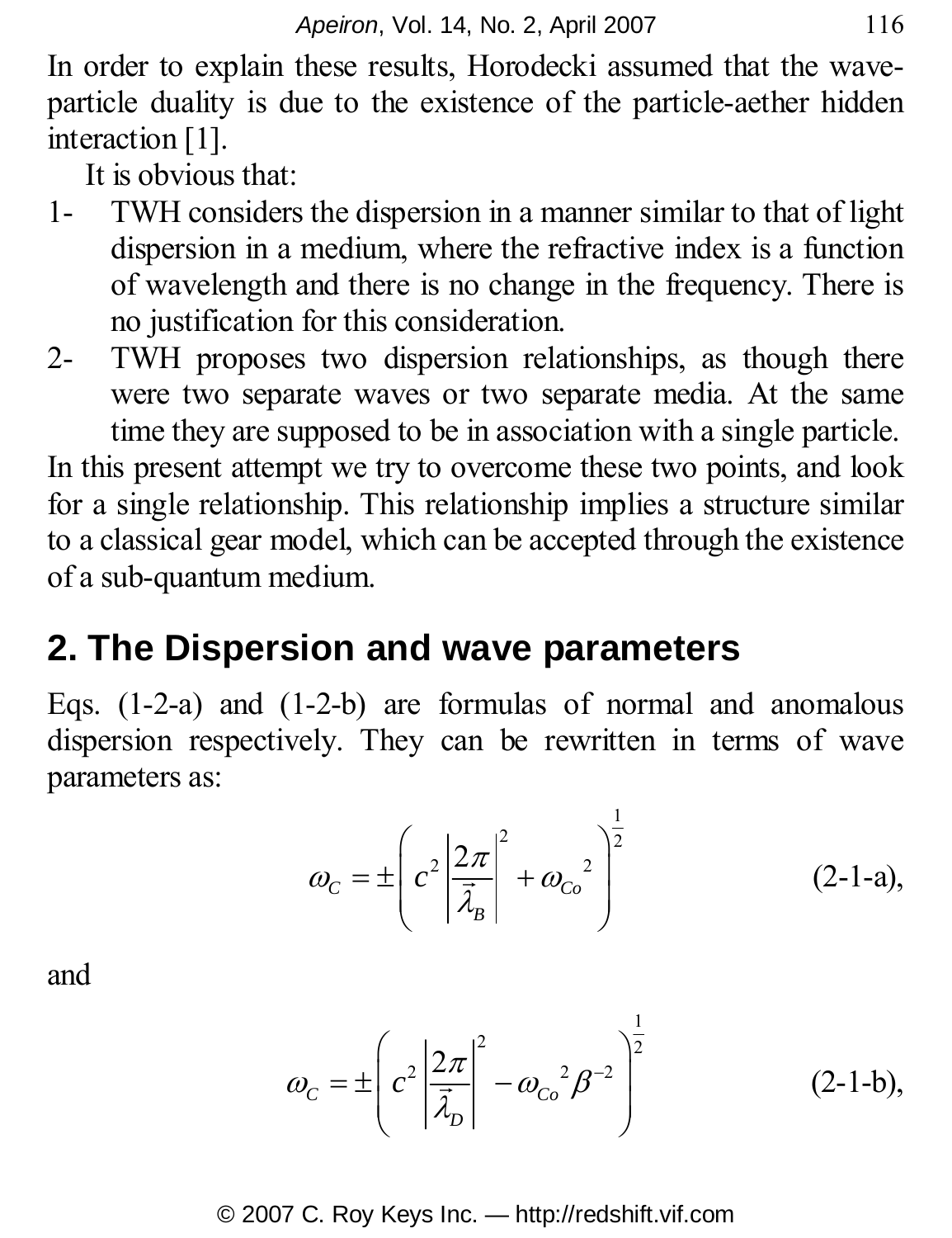where 
$$
\omega_{C_0} = \frac{m_o c^2}{\hbar} = \omega_C (1 - \beta^2)^{\frac{1}{2}}
$$
.

It is obvious that there are explicit inclusions of the three wavelengths ( $\lambda_c$ ,  $\lambda_B$  and  $\lambda_D$ ), and there is only one frequency  $\omega_c$ ( $\omega$  in the paper [1]).  $\omega_{C_0}$  and  $\lambda_{C_0}$  are the parameters of the nondispersive wave, and  $\lambda_B$  and  $\lambda_D$  describe dispersive waves. The amplitude wave of ELBAZ [3] is of angular frequency  $\Omega = 2\pi N$ , and:

$$
N\lambda_{B} = c \tag{2-2}.
$$

This frequency is the same as that in first term of Eq. (1-2-a),  $\left( c \right)$ *B*  $c \left| \frac{2\pi}{7} \right|$  $\frac{2\pi}{\vec{\lambda}_n}$ ).

Accordingly, the effect of dispersion on the wavelength may be generalized to include the frequency. This consideration will have no effect on the formulation of TWH. It is implicit. So there will be three frequencies ( $v_c$ ,  $v_B$  and  $v_D$ ) with the three wavelengths. The *N* frequency of Elbaz may be called the de Broglie frequency ( $v_B \equiv N$ or  $\omega_B \equiv \Omega$ ). Nothing changes in using these representations: 2 *D D*  $\frac{\pi c}{\mu} = \omega$  $\frac{2\pi c}{\lambda_p} = \omega_b$  and  $\frac{2\pi c}{\lambda_p} = \omega_b$ *B*  $\frac{\partial \pi c}{\partial x} = \omega_B$ . So Eqs. (1-2) can be rewritten in terms of frequencies rather than the wavelength (of dispersive waves) as:

$$
\omega_C = \pm \left( \omega_B^2 + c^2 \left| \frac{2\pi}{\vec{\lambda}_{Co}} \right|^2 \right)^{\frac{1}{2}}
$$
 (2-3-a)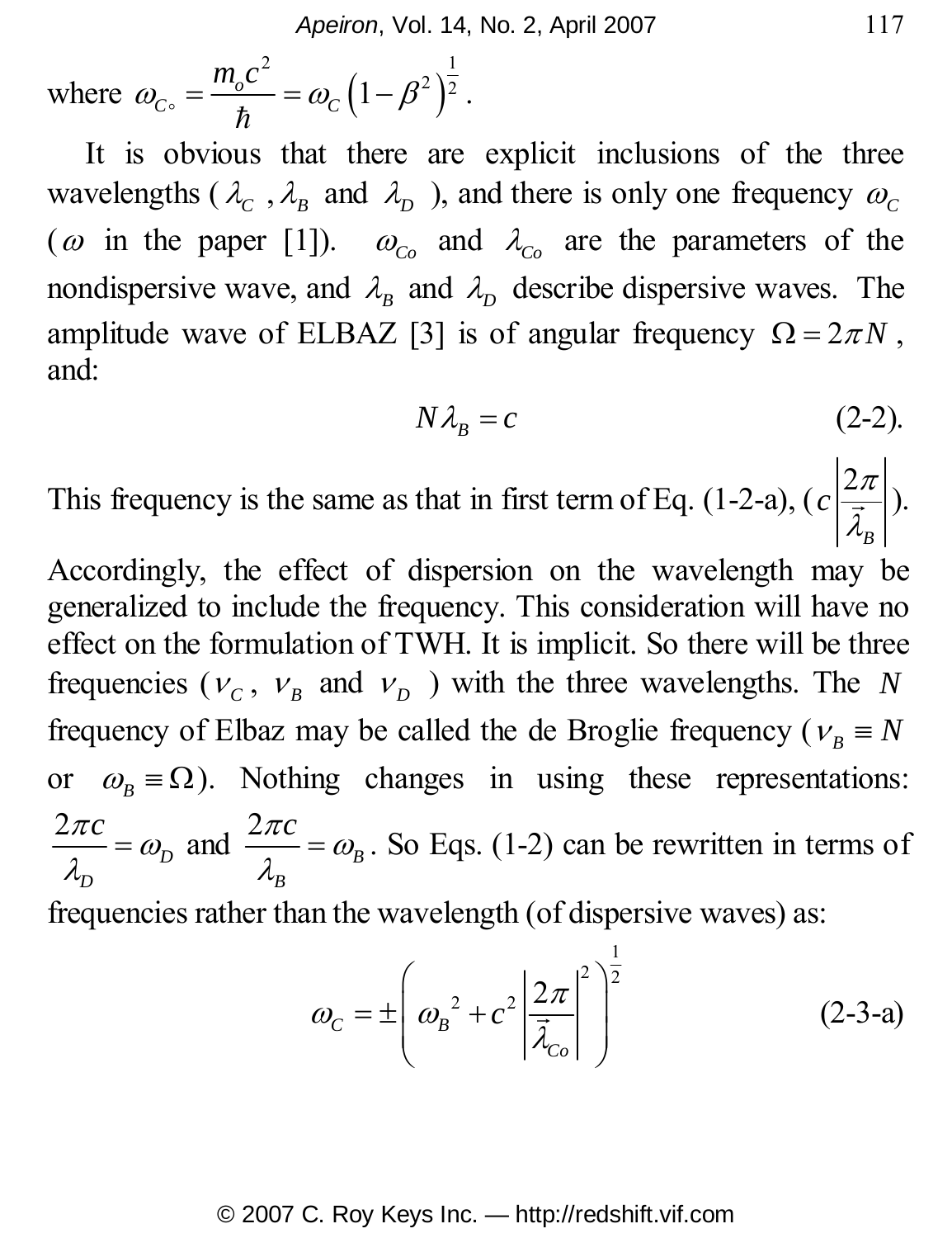*Apeiron*, Vol. 14, No. 2, April 2007 118

$$
\omega_c = \pm \left( \omega_D^2 - c^2 \left| \frac{2\pi}{\bar{\lambda}_{co}} \right|^2 \beta^{-2} \right)^{\frac{1}{2}}
$$
 (2-3-b).

Or as:

$$
\omega_C = \pm \left(\omega_B^2 + {\omega_{C_0}}^2\right)^{\frac{1}{2}}
$$
 (2-4-a)

$$
\omega_C = \pm \left(\omega_D^2 - {\omega_{C_0}}^2 \beta^{-2}\right)^{\frac{1}{2}} \tag{2-4b}.
$$

It is now possible to obtain a formula similar to that of wavelengths (Eq. (1-1)):

$$
\omega_c^2 = \omega_D \omega_B \tag{2-5}
$$

Then Eq. (1-4) can be presented in terms of the dispersive parameter ratio  $(\mu_\tau)$  as:

$$
\frac{a_B}{a_D} = \frac{\omega_D}{\omega_B} = \mu_T = \left(\frac{1}{\beta}\right)^2 \tag{2-6}
$$

where 2  $a = \frac{\lambda}{2\pi}$ , and:

$$
\omega_D a_D = \omega_B a_B = \omega_C a_C = c \tag{2-7}.
$$

The wave parameters may be divided in two groups: those of dispersive  $(a_B, a_B, \omega_B, \text{ and } \omega_B)$  and nondispersive  $(a_{C_0}, \omega_{C_0})$ waves. The relationships  $((2-5), (2-6),$  and  $(2-7))$  show a symmetry between the wavelength and angular frequency forms.

From both sets of formulations, in frequencies and wavelengths, it is worth noting that: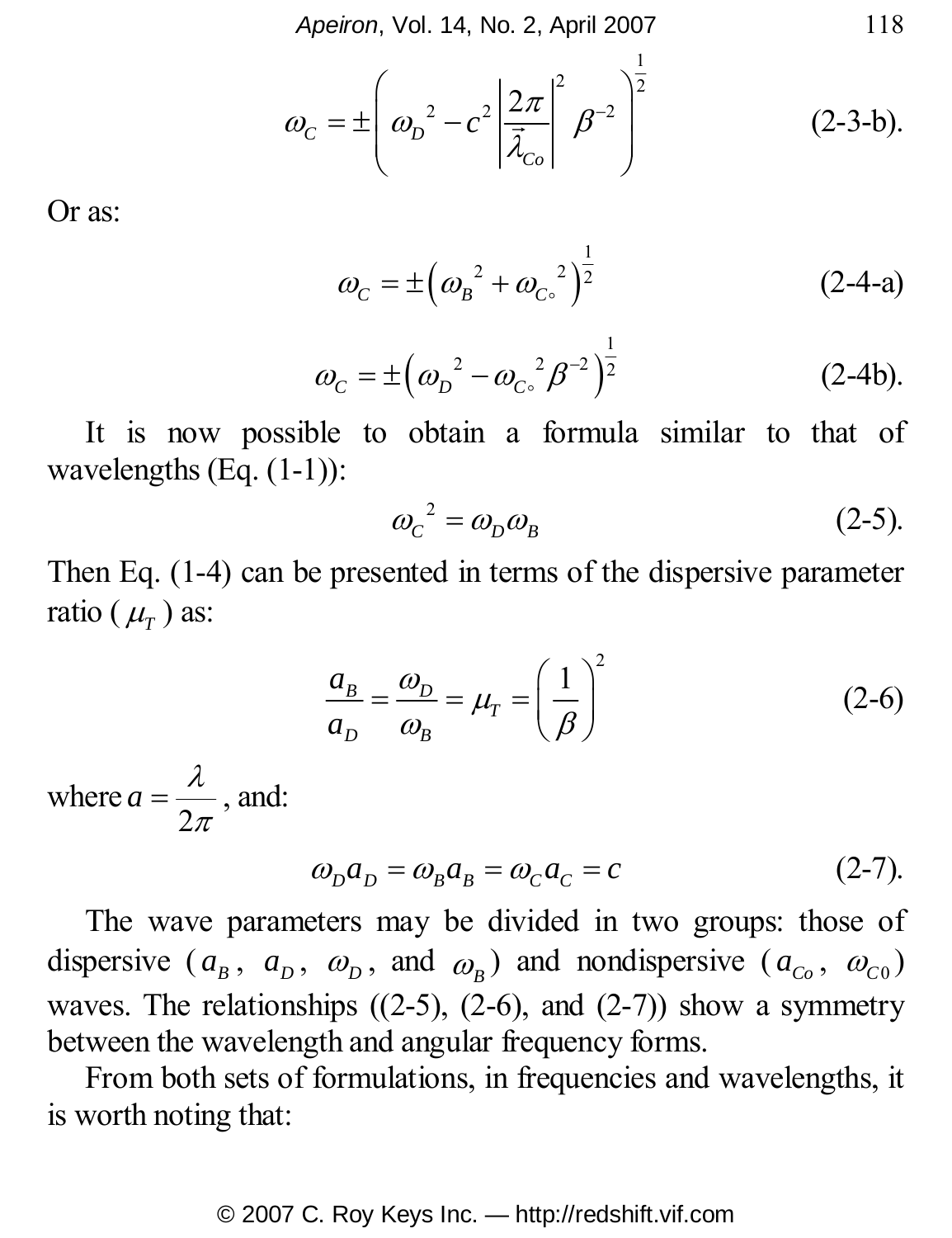- 1- The parameters of the dispersive waves do not form four-vectors  $(\omega_B, \alpha_B^{-1})$  and  $(\omega_D, \alpha_D^{-1})$ .
- 2- The only possible four- vector (positive interval or time-like) is for  $\omega_c$ ,  $a_B^{-1}$ , which is originally related to  $\omega_c$   $a_c^{-1}$ (transformed Compton). These quantities  $(\omega_c \& \alpha_c^{-1})$  are represented by the product of the dispersion quantities (Eqs.(1-1) and (2-5)).

### **2.1. The three wave system**

The frequency  $\omega_c$  is common to the two types of dispersion, and Eqs.  $(2-4-a)$  &  $(2-4-b)$  are equivalent. Then, one finds that:

$$
\left(\omega_D^2 - \omega_B^2\right)^{\frac{1}{2}} = \pm \omega_{C\circ} \left(1 + \frac{1}{\beta^2}\right)^{\frac{1}{2}}
$$
 (2-8-a)

or

$$
\left(\omega_D^2 - \omega_B^2\right)^{\frac{1}{2}} = \pm \omega_C \left(\frac{1}{\beta^2} - \beta^2\right)^{\frac{1}{2}} \tag{2-8-b}.
$$

In terms of  $\mu$ <sub>T</sub> (Eq. (2-6)), this form can be rewritten as:

$$
\left(\omega_D^2 - \omega_B^2\right)^{\frac{1}{2}} = \pm \omega_C \left(\mu_T - \frac{1}{\mu_T}\right)^{\frac{1}{2}} \tag{2-8-c}.
$$

Eqs.(2-8) are the single representations of the three waves in terms of the dispersive parameters ratio.

The proportionality (between the wavelengths and angular frequencies) and the single representation (of  $\omega_D$  and  $\omega_B$ ) then shows that there is: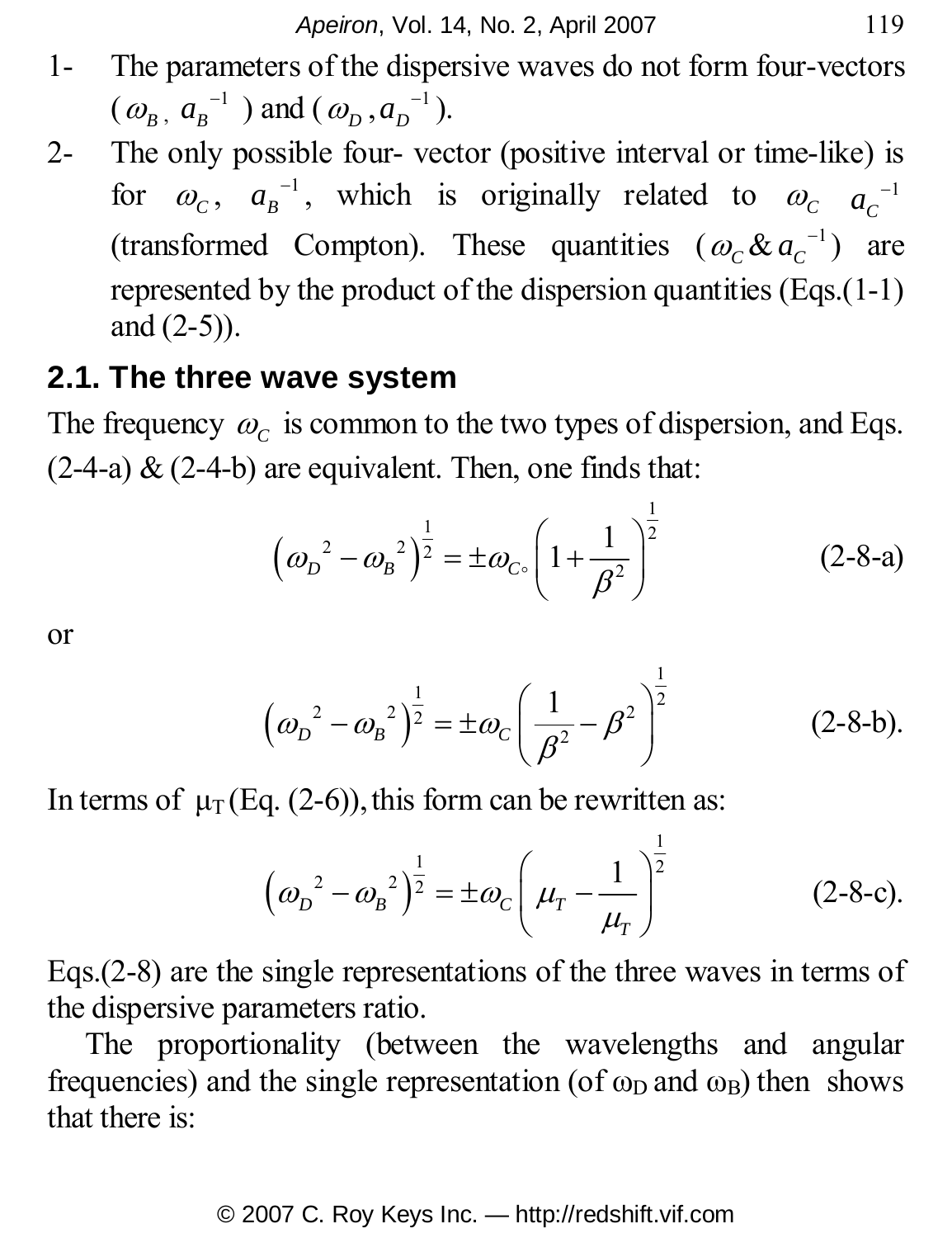- 1- Similarity between Eq. (2-6) and the ratio for a gear train of two wheels.
- 2- Similarity between Eq. (2-7) and the velocity of the two wheels of the gear train.
- 3- The forms of Eqs. (2-8) are the same as that of a gear train of two perpendicular wheels.

## **3. The gear system**

A simple gear system is assumed and will be considered in a classical frame. This system consists of two perpendicular, touching, circular units (e.g. a bevel gear) of radii  $a_1$  and  $a_2$  (where  $a_1 \le a_2$ ) as in  $Fig. (3-1).$ 

The wheel of large radius is the *guiding* wheel. The ratios of the angular velocities and the radii are:

$$
\frac{a_2}{a_1} = \frac{\omega_1}{\omega_2} = \frac{\tau_2}{\tau_1} = -\mu
$$
 (3-1),

where  $\omega = \frac{2\pi}{\tau}$ . The limit of  $\mu$  is  $1 \le \mu < \infty$ . The negative sign is related to opposite rotation of wheels; in this work the absolute ratio will be considered.  $\mu$  is the characteristic-coupling constant of the two wheels. The linear velocity is:

$$
\omega_1 a_1 = \omega_2 a_2 = v_R \tag{3-2}
$$

The absolute angular velocity ( $\omega_R$ ) of the orbiting wheel (relative to an inside observer) is:

$$
\left(\omega_1^2 + \omega_2^2\right)^{\frac{1}{2}} = \pm \omega_R \tag{3-3-a}.
$$

We also have

#### © 2007 C. Roy Keys Inc. — http://redshift.vif.com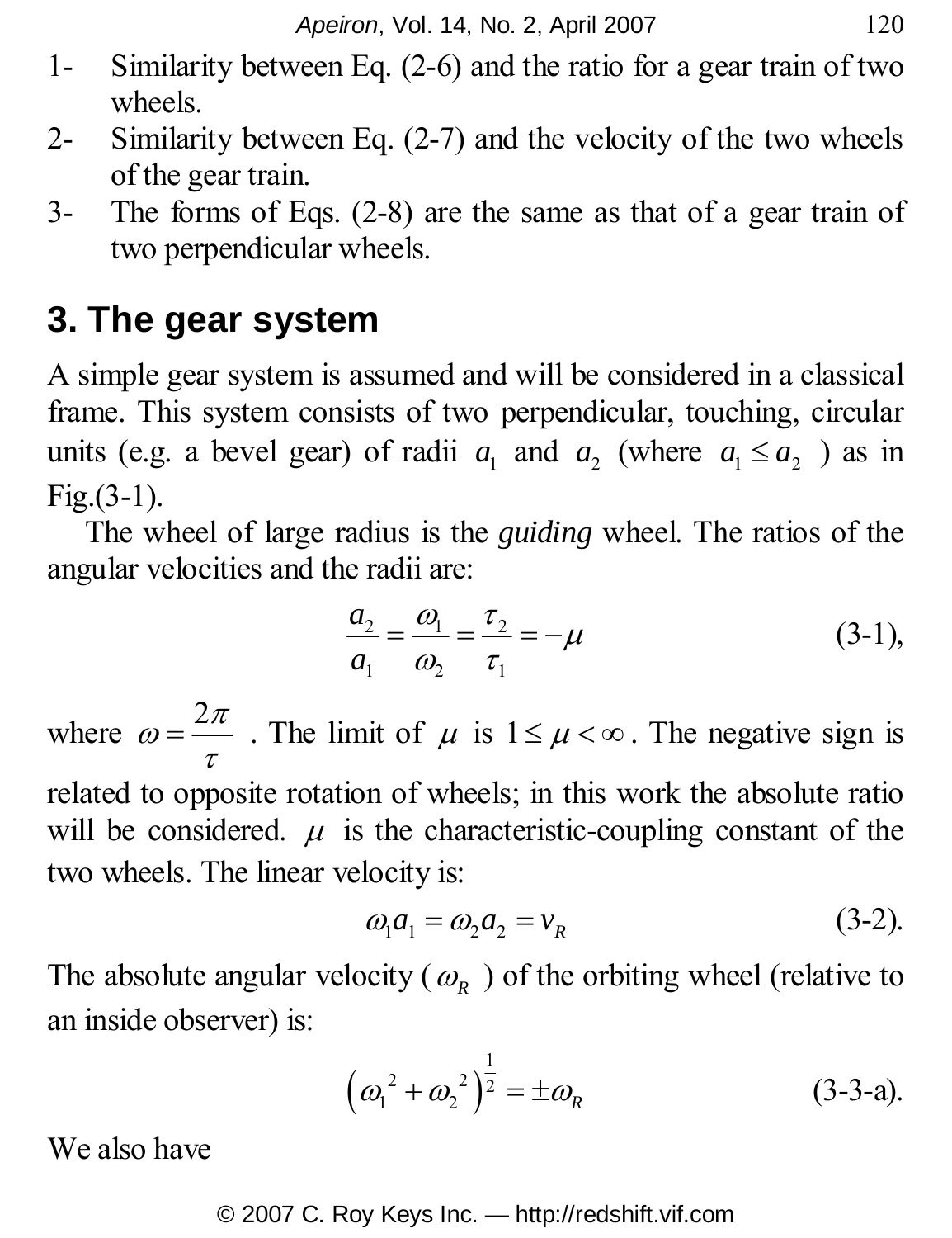$$
\left(a_1^2 + a_2^2\right)^{\frac{1}{2}} = \pm a_R
$$
 (3-3-b).

To demonstrate the similarity, it is possible to reformulate Eq. (3- 3-a) as:

$$
\omega_1^2 - \omega_2^2 = \omega_R^2 - 2\omega_2^2 \tag{3-4}
$$

Let  $\alpha$  be the angle between the resultant ( $\omega_R$ ) and the component  $\omega_1$ . With aid of some trigonometric relations and simple algebra, then:

$$
\sin \alpha = \frac{1}{\sqrt{1 + \mu^2}} \quad , \quad \cos \alpha = \frac{\mu}{\sqrt{1 + \mu^2}} \quad ,
$$

and

$$
\omega_R^2 = \frac{\omega_1 \omega_2}{\sin \alpha \cos \alpha} , \quad a_R^2 = \frac{a_1 a_2}{\sin \alpha \cos \alpha} \tag{3-5}
$$

The linear velocity  $v_R$  is:

$$
v_R = a_R \omega_R = \frac{\sqrt{a_1 a_2 \omega_1 \omega_2}}{\mu} \left(1 + \mu^2\right),
$$
  

$$
v_R = a_R \omega_R = \sqrt{\frac{a_1 a_2 \omega_R^2 \left(1 + \mu^2\right)}{\mu}} ,
$$

and

$$
v_R = \sqrt{\frac{(v_{1R}v_{2R})(1+\mu^2)}{\mu}}
$$
 (3-6).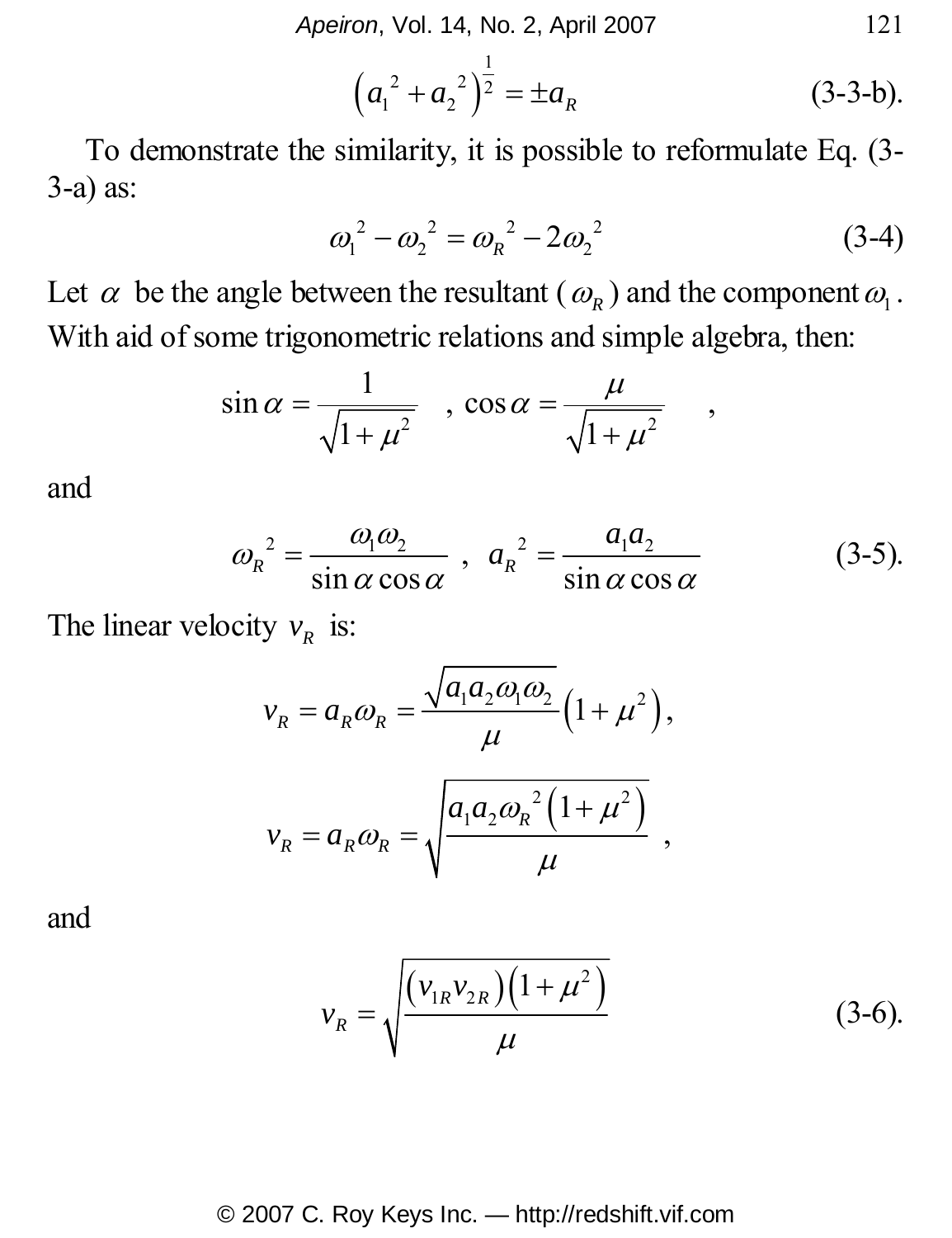

Fig. 3-1 The Gear System

Where  $v_{1R} = a_1 \omega_R$  and  $v_{2R} = a_2 \omega_R$ . Eq. (3-4) becomes:

$$
\left(\omega_1^2 - \omega_2^2\right)^{\frac{1}{2}} = \pm \left(\omega_1 \omega_2\right)^{\frac{1}{2}} \left(\mu - \frac{1}{\mu}\right)^{\frac{1}{2}} \tag{3-7-a},
$$

and

$$
\left(a_2^2 - a_1^2\right)^{\frac{1}{2}} = \pm \left(a_1 a_2\right)^{\frac{1}{2}} \left(\mu - \frac{1}{\mu}\right)^{\frac{1}{2}} \tag{3-7-b}.
$$

There are two types of parameters; the first is related to units ( $\omega_1$ ,  $\omega_2$ ) ,  $a_1$ , and  $a_2$ ) and the second to the system ( $\omega_R$  and  $a_R$ ). With the aid of the trigonometric functions, one can represent the parameters of units in terms of system parameters as: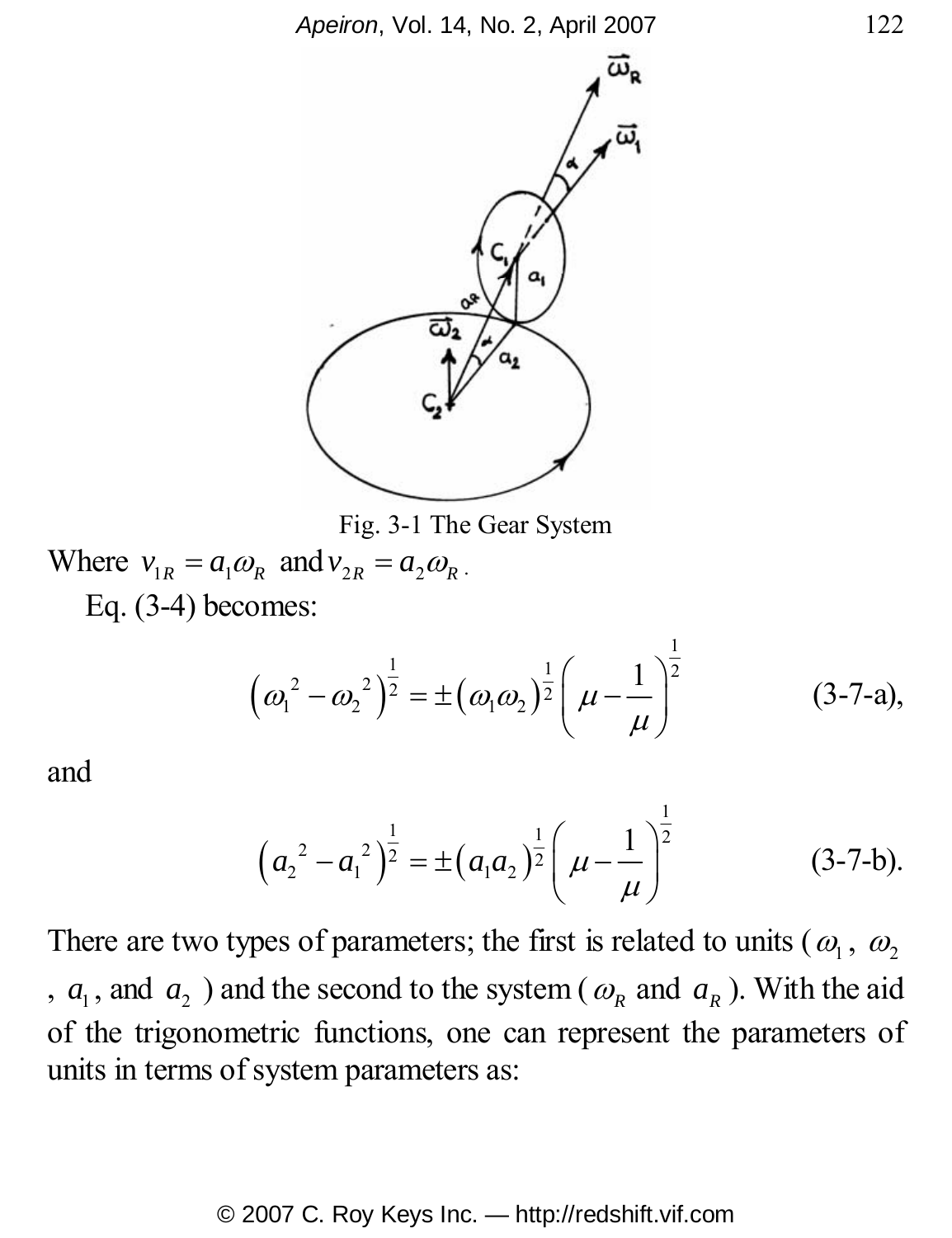*Apeiron*, Vol. 14, No. 2, April 2007 123

$$
\omega_1 = \omega_R \mu \left( \frac{1}{\sqrt{1 + \mu^2}} \right),
$$
  

$$
\omega_2 = \omega_R \left( \frac{1}{\sqrt{1 + \mu^2}} \right),
$$
  

$$
a_1 = a_R \left( \frac{1}{\sqrt{1 + \mu^2}} \right),
$$

and

$$
a_2 = a_R \mu \left(\frac{1}{\sqrt{1 + \mu^2}}\right) \tag{3-8}.
$$

This gear system is a macroscopic and classical system.

### **4. The similarity and consequences**

It is clear that there are similarities in the structure of the equations between the following two sets:

- 1. Eqs. (2-6) and (3-1).
- 2. Eqs. (2-7) and (3-2).
- 3. Eqs. (2-8-c) and (3-7-a).

In addition to that, the left side in both equations ((2-8-c) and (3- 7-a)) refers to a spinning element (either the particle or the first wheel).

The differences are: 1- that the first set of equations is for TWH, which is a relativistic phenomenon, whereas the second set of equations is for a gear which is a classical system. 2-A wave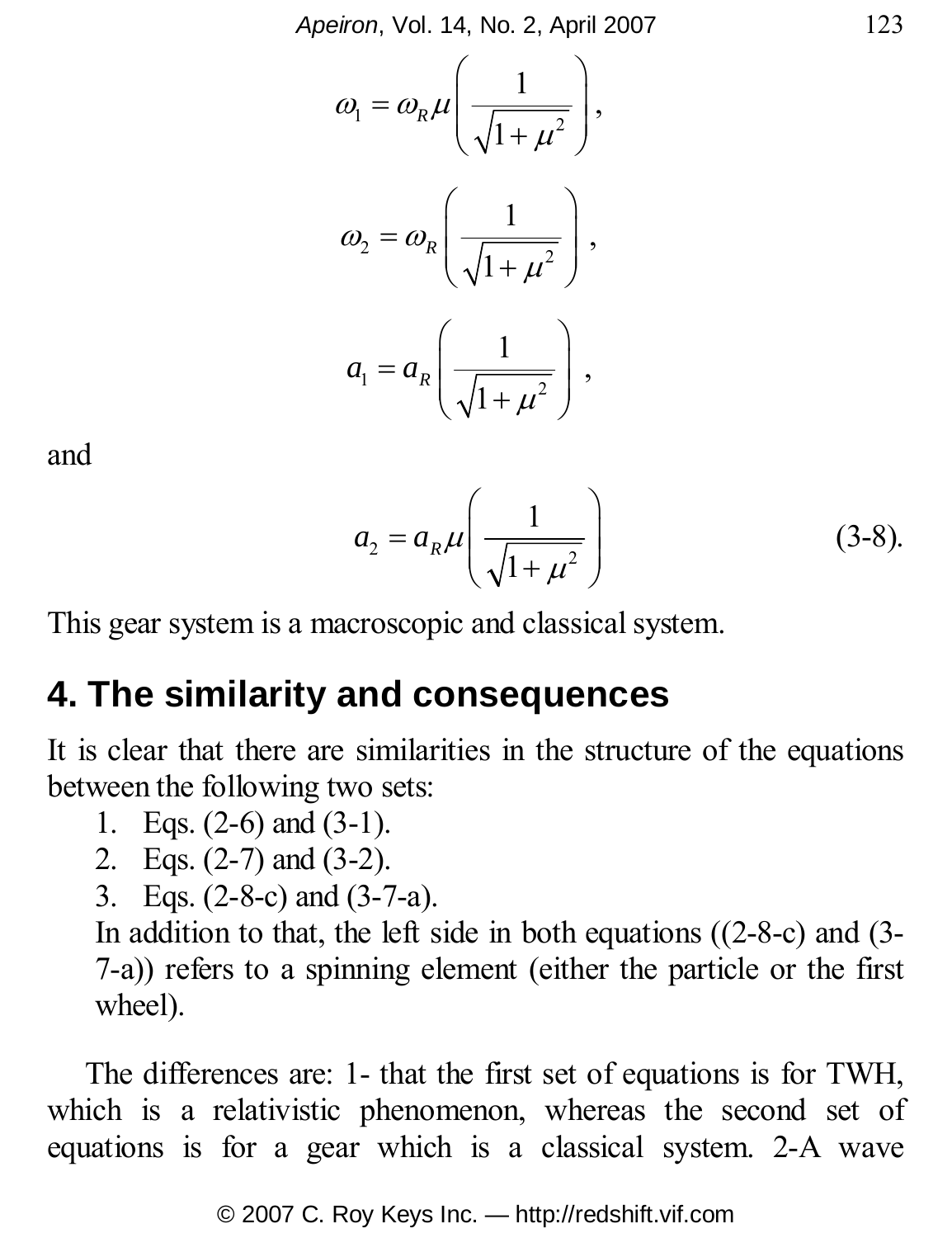phenomenon is described by the first set whereas the second describes angular motions. 3- From Eqs. (2-8-c) and (3-7-a), the two dispersive waves correspond to the two wheels, whereas the nondispersive wave corresponds to the system or gyroscope ( $\omega_1 \omega_2$ ).

Now, can one compare the particle to the gear model? Probably that is possible, if we assume that 'for a lab observer the system appears as a relativistic particle'. That means 'the classical structure is virtual and unobservable, or hidden'. The concept of a hidden medium is not new. It has been proposed by Bohm and Vigier [5] as the level of physical reality much deeper than the quantum physical level. It was proposed in order to explain the probability (rather than the complex wave function) of quantum mechanics in same way as that of the classical approach. The probability appears as a result of our ignorance of the correct variables that are used in describing a system of large number of units. That concept of hidden structure became the base of the statistical consideration, and it has been adopted by de Broglie in his attempt of double solution theory as in "Hidden thermodynamics of the particles" [6].

However, the *virtual classical realm* differs from the ordinary classical realm. The classical realm is an observable existence due to its interaction with the detecting field (it is an approximated case, where the effect of the field is negligible), whereas the virtual classical realm is considered to be beyond observation (hidden). It is a purely geometrical consideration. It may be deduced from the behaviour of the observable particle (hypothetical system). It is a postulated existence but not an observed existence.

In the present work there is no statistical consideration. The hidden structure concept may lead to 'hidden mechanics' of the particle.

Within this consideration, the model can give explanations for the complex wave and spin phenomena. This part of the work is in preparation.